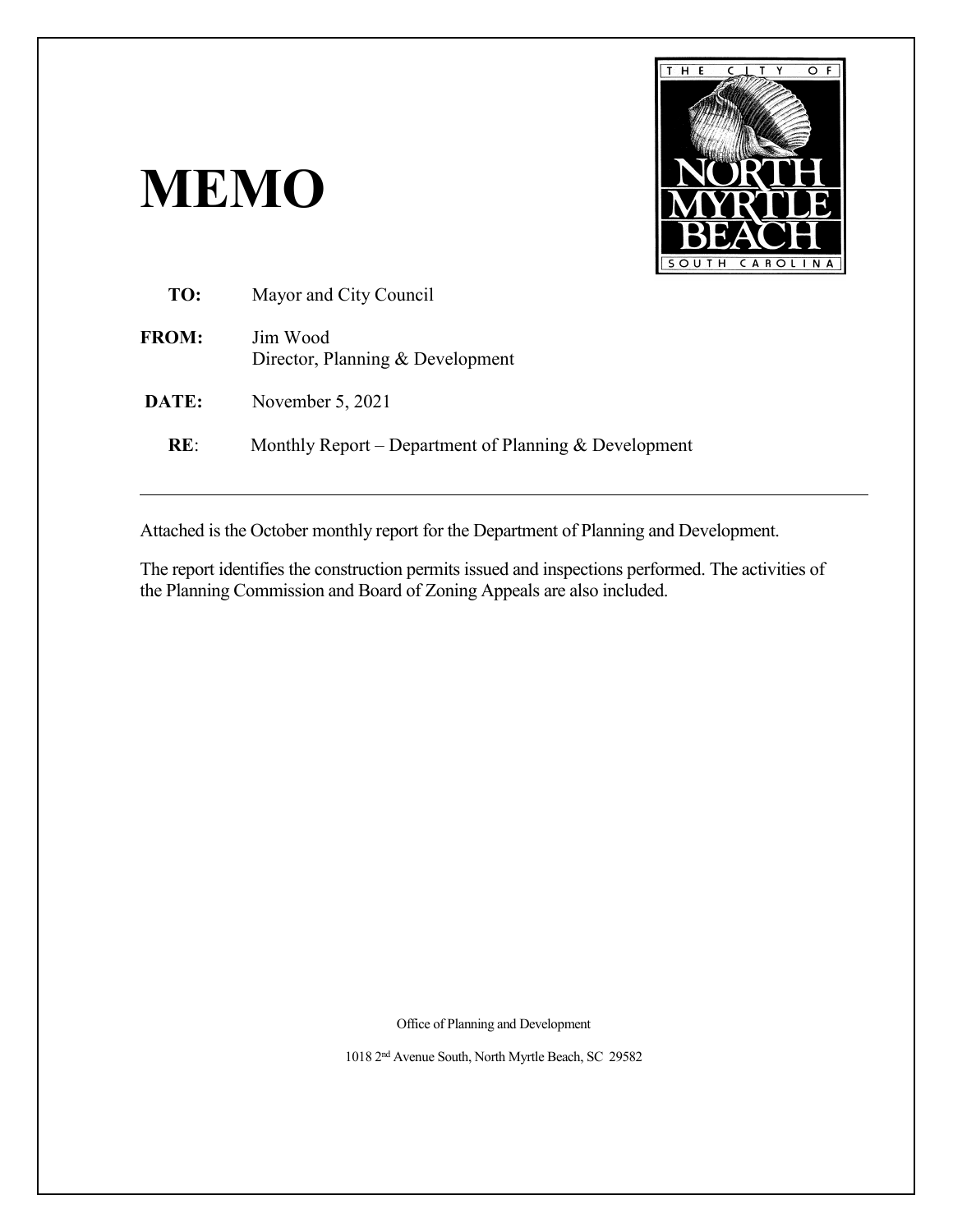

# **BUILDING DIVISION MONTHLY REPORT OCTOBER 2021**

| <b>PERMITS ISSUED</b>        | <b>THIS</b>    | <b>LAST</b>      | <b>OCT</b>       | <b>THIS FY</b>   | <b>LAST FY</b> | %CHANGE       |
|------------------------------|----------------|------------------|------------------|------------------|----------------|---------------|
|                              | <b>MONTH</b>   | <b>MONTH</b>     | 2020             | <b>YTD</b>       | <b>YTD</b>     |               |
| Single Family*               | 16             | 25               | $\overline{47}$  | 89               | 192            | $-54%$        |
| Townhouse Building Permits ~ | $\pmb{0}$      | $\pmb{0}$        | $\pmb{0}$        | 0                | 11             | 0%            |
| <b>Townhouse Units</b>       | (0)            | (0)              | (0)              | (0)              | (11)           | 0%            |
| <b>Multifamily Buildings</b> | $\mathbf 0$    | $\mathbf 0$      | $\mathbf 0$      | 11               | 0              | 0%            |
| <b>Multifamily Units</b>     | (0)            | (0)              | (0)              | (11)             | (0)            | 0%            |
| Mixed-Use (Comm & M/F)       | 0              | 0                | 0                | 0                | 0              | $0\%$         |
| <b>Hotel/Motel Buildings</b> | 0              | 0                | 0                | 0                | 0              | 0%            |
| <b>Hotel/Motel Units</b>     | (0)            | (0)              | (0)              | (0)              | (0)            | 0%            |
| Commercial                   | 1              | 5                | 0                | $\overline{7}$   | $\mathbf 0$    | 0%            |
| Relocation                   | 1              | $\pmb{0}$        | 0                | 1                | 0              | 0%            |
| Demolitions                  | $\overline{2}$ | 4                | $\overline{c}$   | 10               | 13             | $-23%$        |
| <b>Swimming Pools</b>        | 10             | 9                | 7                | 37               | 33             | 12%           |
| Signs                        | $\overline{2}$ | 5                | 4                | 18               | 21             | $-14%$        |
| Alter/Addition/Repair        | 215            | 194              | 219              | 843              | 918            | $-8%$         |
| Mobile Homes (New)           | $\overline{c}$ | 4                | $\overline{2}$   | 6                | 14             | $-57%$        |
| Mobile Homes (Replace)       | 0              | 0                | 0                | $\pmb{0}$        | 0              | 0%            |
| RV's/Park Models             | $\overline{0}$ | $\mathbf 0$      | 0                | 0                | 0              | 0%            |
| Other                        | 82             | 71               | 67               | 327              | 292            | 12%           |
| <b>TOTALS:</b>               | 331            | $\overline{317}$ | 348              | 1349             | 1494           | $-10%$        |
|                              |                |                  |                  |                  |                |               |
| <b>CERTIFICATES ISSUED</b>   | <b>THIS</b>    | <b>LAST</b>      | <b>OCT</b>       | <b>THIS FY</b>   | <b>LAST FY</b> | %             |
|                              | <b>MONTH</b>   | <b>MONTH</b>     | 2020             | <b>YTD</b>       | <b>YTD</b>     | <b>CHANGE</b> |
| C.O.'s                       | 193            | 250              | 507              | $\overline{772}$ | 1016           | $-24%$        |
| <b>Zoning Compliances</b>    | 78             | 83               | 99               | 351              | 287            | 22%           |
|                              |                |                  |                  |                  |                |               |
| <b>NUMBER OF</b>             | <b>THIS</b>    | <b>LAST</b>      | OCT              | <b>THIS FY</b>   | <b>LAST FY</b> | %             |
| <b>INSPECTIONS</b>           | <b>MONTH</b>   | <b>MONTH</b>     | 2020             | <b>YTD</b>       | <b>YTD</b>     | <b>CHANGE</b> |
| <b>Building</b>              | 663            | 629              | $\overline{577}$ | 2550             | 1847           | 38%           |
| Electrical                   | 299            | 280              | 255              | 1261             | 974            | 29%           |
| Plumbing                     | 238            | 189              | 223              | 883              | 702            | 26%           |
| HVAC/Gas                     | 157            | 193              | 116              | 684              | 522            | 31%           |
| Info (Tenant Changes)        | 19             | 11               | 10               | 56               | 40             | 40%           |
| C.O.'s                       | 234            | 312              | 446              | 1142             | 1289           | $-11%$        |
| Other                        | 210            | 263              | 225              | 920              | 720            | 28%           |
| Totals:                      | 1820           | 1877             | 1852             | 7496             | 6094           | 23%           |
| Daily Average                | 87             | 94               | 84               |                  |                | Ξ             |
| <b>RHI DING VALUATION</b>    |                |                  |                  |                  |                |               |

#### **BUILDING VALUATION**

| <b>THIS FY TO DATE</b> | <b>LAST FY TO DATE</b> | <b>CHANGE</b> |  |
|------------------------|------------------------|---------------|--|
| \$91,163,187.63        | \$62,973,340.97        | 45%           |  |

#### **REVENUE**

| <b>THIS FY TO DATE</b>               | <b>LAST FY TO DATE</b>                   | <b>FY BUDGET</b> | % OF BUDGET |
|--------------------------------------|------------------------------------------|------------------|-------------|
| $$369.010.00**$                      | \$292,151.50                             | \$750,000.00     | 49%         |
| * In Oct - 0 Duplex Structures       |                                          |                  |             |
| $\sim$ In Oct - 0 TH Bldg, 0 Permits | ** 3.1, 3.2, 3.4 & 01-320-310 codes only |                  |             |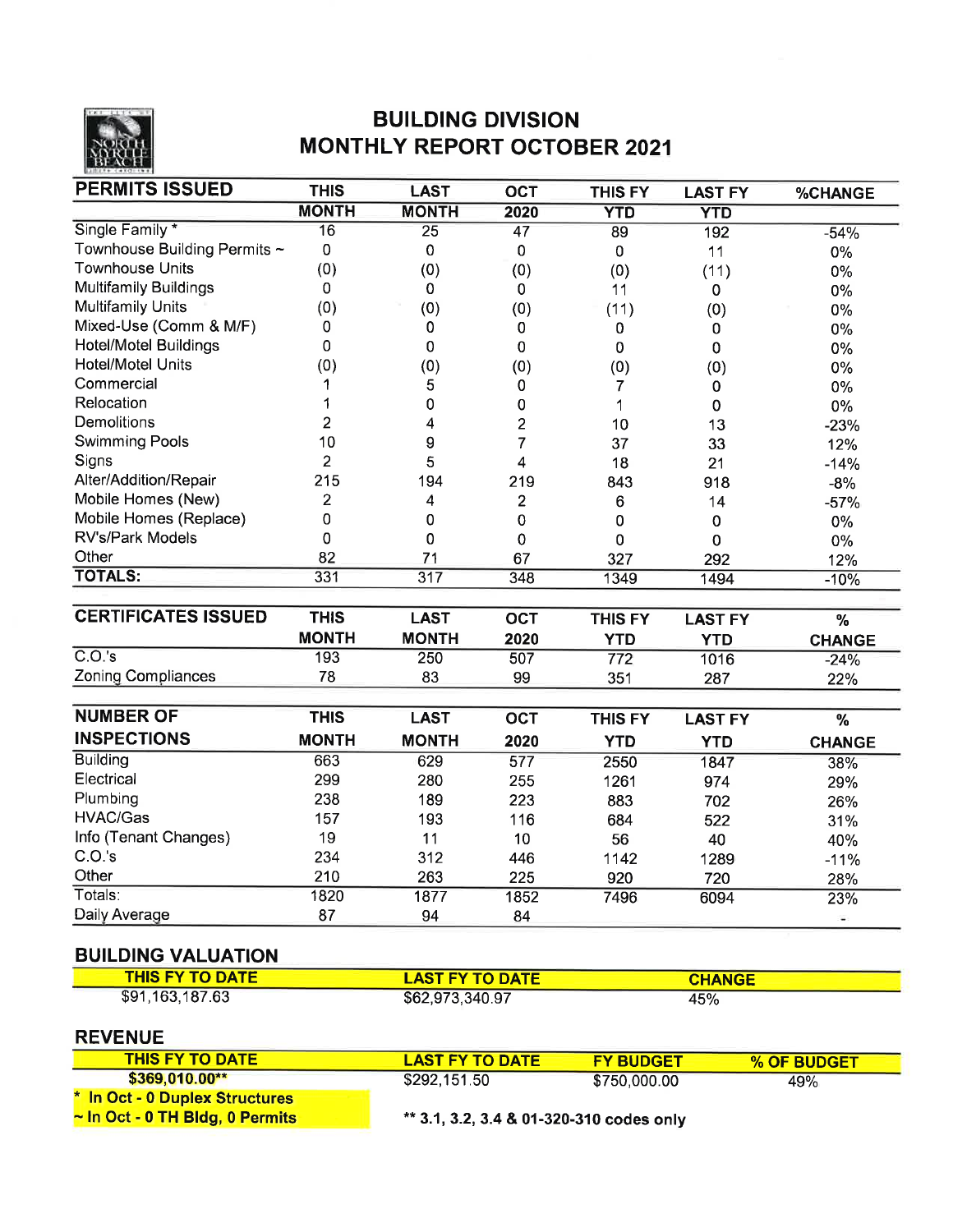# **CITY OF NORTH MYRTLE BEACH MAJOR PROJECTS PERMITTED PLANNING & DEVELOPMENT OCTOBER 2021**

# **#1 ROBBER'S ROOST - Phases 4D & 4E**

**PROJECT LOCATION: 1341 Jolly Roger Dr**

**CONTRACTOR: Palmetto Corporation of Conway**

**VALUATION: \$1,100,000.00**

**PERMIT FEE COLLECTED: \$4,312.50**

**DESCRIPTION: Grading and all related site work for Phases 4D & 4E of Robber's Roost, which consists of 46 single family residential lots, earthwork, sanitary sewer, waterlines, storm drainage, base, curb, asphalt associated with site development.**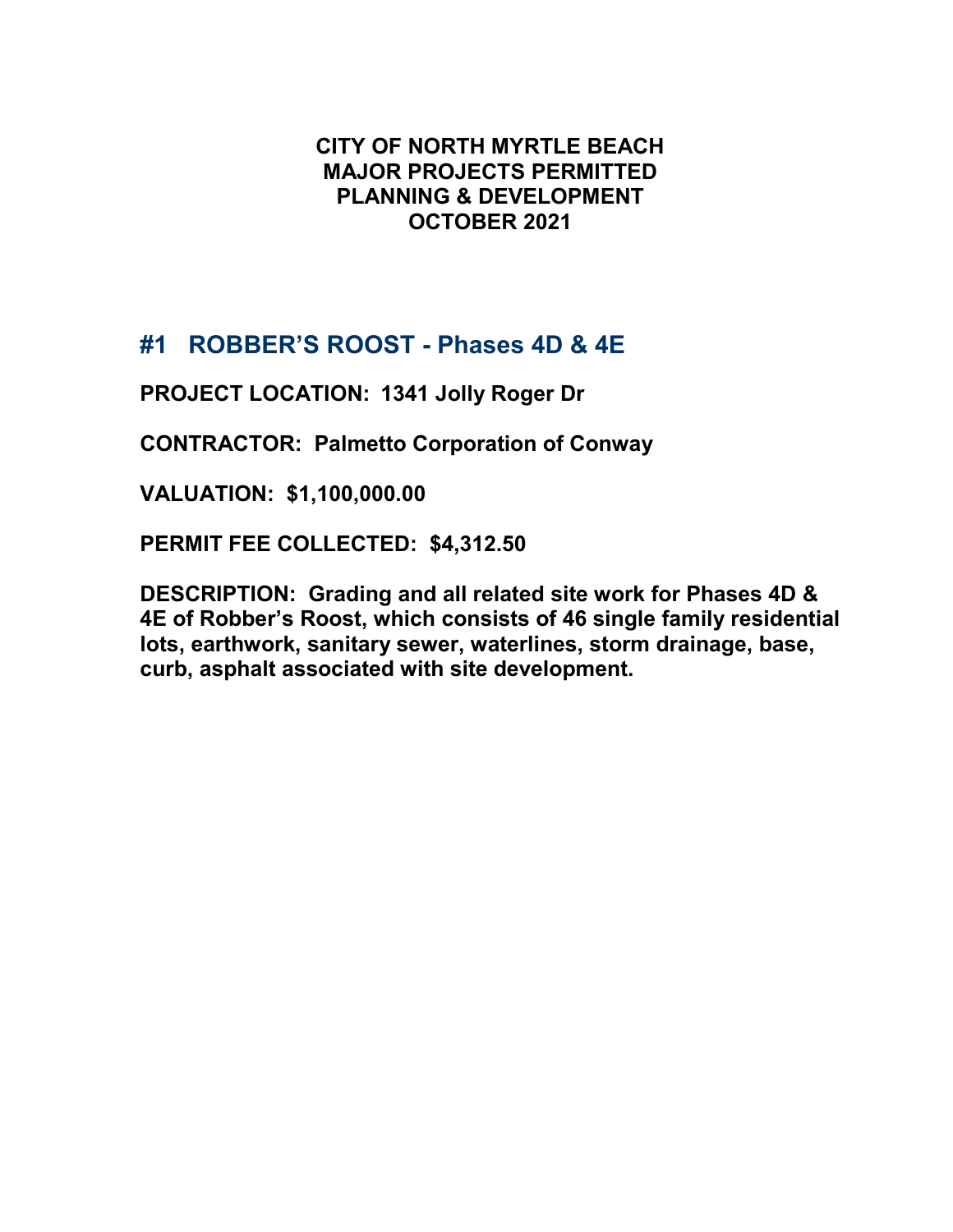# **CITY OF NMB**

# **TENANT CHANGES**

# **OCTOBER, 2021**

| <b>ADDRESS</b>         | <b>OLD BUSINESS</b>                  | <b>NEW BUSINESS</b>                                               |
|------------------------|--------------------------------------|-------------------------------------------------------------------|
| 4007 Hwy 17 S          | <b>J &amp; P Management (Office)</b> | <b>Spencer Global Homecare Group. LLC (Office)</b>                |
| 211 Hwy 17 N, Unit 202 | <b>Vacant</b>                        | <b>Real Formity Solutions (Software Services)</b>                 |
| 2009 Hwy 17 S          |                                      | Scoops Ice Cream (Restaurant) Adelas Mexican Kitchen (Restaurant) |
| 315 Sea Mtn Hwy        | <b>Bright Journey (Retail)</b>       | Aquas de Crema de Coco Madi, LLC (Café' – Retail)                 |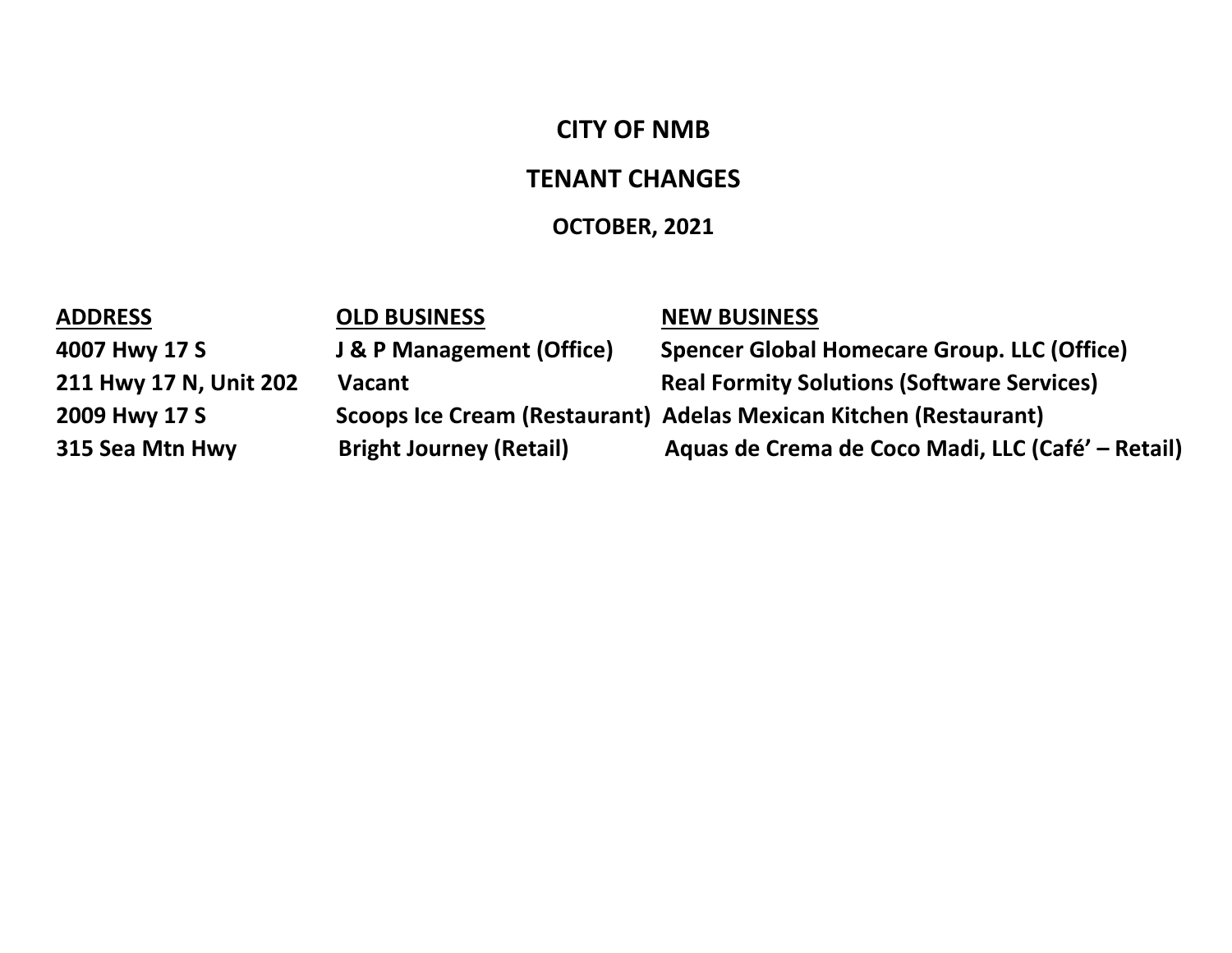

## **PLANNING DIVISION MONTHLY REPORT October 2021**

During the month of October, the City of North Myrtle Beach Planning Commission held two regularly scheduled meetings and workshops.

## **Monthly Plan and Plat Review Statistics:**

|         | <b>Site Plan Submittals</b> |                 |                        |          |  |  |
|---------|-----------------------------|-----------------|------------------------|----------|--|--|
|         | Courtesy Review             | Staff-Initiated | <b>Full Submittals</b> | Approved |  |  |
| October |                             |                 | 25                     |          |  |  |

|         | <b>Approved Major</b><br><b>Final Plats</b> |        | <b>Approved Major</b><br><b>Preliminary Plat</b> |        | <b>Staff Approved Plats</b> |         |
|---------|---------------------------------------------|--------|--------------------------------------------------|--------|-----------------------------|---------|
|         | Number                                      | # Lots | Number                                           | # Lots | Number                      | Acreage |
| October |                                             | 56     |                                                  | 627    |                             | 5.05    |

# **Planning Commission Activity:**

## **October 5, 2021**

#### *Old Business*

A. **FINAL SUBDIVISION PLAT SUB-21-15:** A major bonded final plat of subdivision creating 46 lots of record, common space, and public rights-of-way in the last phases (4D & 4E) of the Robber's Roost Planned Development District (PDD).

*Action: The Planning Commission voted to approve the major bonded final plat of subdivision.*

# *New Business – "Consent Items"*

A. **FINAL SUBDIVISION PLAT SUB-21-69:** A major bonded final plat of subdivision creating 10 single-family lots, common area, pump station, remainder lot, and rightsof-way in Phase 1A of Chestnut Greens.

*Action: The Planning Commission voted to approve the major bonded final plat of subdivision.*

# *New Business*

A. **ANNEXATION & ZONING DESIGNATION Z-21-25: C**ity staff received a petition to annex lands behind Waterway Drive off Wyndal Drive totaling approximately 5.12 acres and identified by PIN 350-06-03-0043. The lot is currently unincorporated and zoned Resort Commercial (RC) by Horry County. The petition also reflects the requested City of North Myrtle Beach zoning district of Mid-Rise Multifamily Residential District (R2-A) and will be heard concurrently.

*Action: The applicant withdrew the petition for annexation and zoning from consideration prior to the meeting.*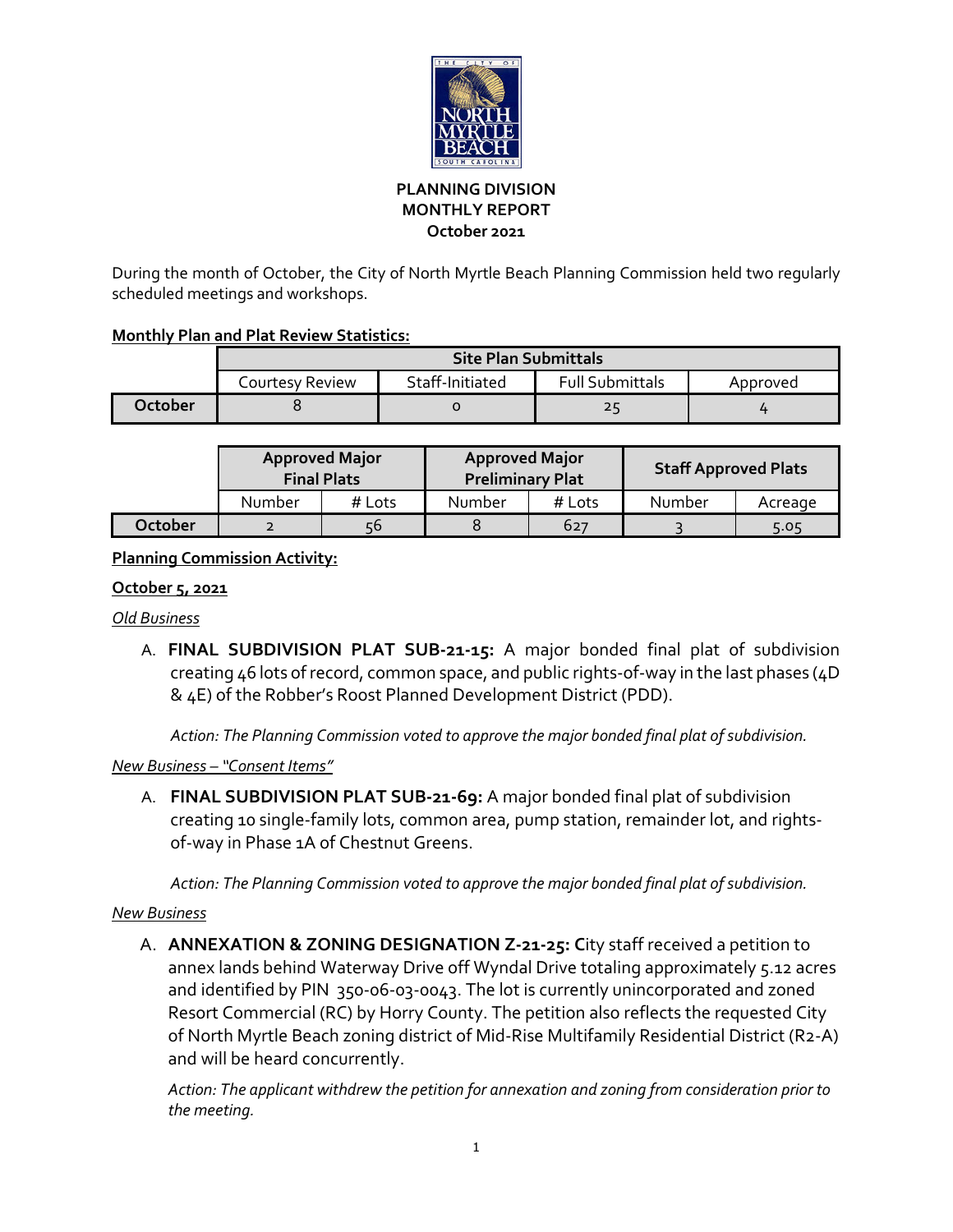B. **PRELIMINARY SUBDIVISION PLAT SUB-21-51:** A major preliminary plat of subdivision creating 100 single-family residential lots, common area, and public rightsof-way in Phase 3 of the Chestnut Greens subdivision.

*Action: The Planning Commission voted to approve the major preliminary plat of subdivision.*

#### **October 19, 2021**

#### *New Business*

A. **PRELIMINARY SUBDIVISION PLAT SUB-21-34:** A major preliminary plat of subdivision creating 57 townhouse residential lots, common area, and public rights-ofway in the Barefoot Townhomes section of the Barefoot Resort Planned Development District (PDD) on the site of the former hotel property.

*Action: The Planning Commission voted to approve the major preliminary plat of subdivision.*

B. **PRELIMINARY SUBDIVISION PLAT SUB-21-37:** A major preliminary plat of subdivision creating 72 residential lots, common area, and private rights-of-way in Phase 10 of Grande Dunes North.

*Action: The Planning Commission voted to approve the major preliminary plat of subdivision.*

C. **PRELIMINARY SUBDIVISION PLAT SUB-21-38:** A major preliminary plat of subdivision creating 56 residential lots, common area, and private rights-of-way in Phase 2 of Grande Dunes North.

*Action: The Planning Commission voted to approve the major preliminary plat of subdivision.*

D. **PRELIMINARY SUBDIVISION PLAT SUB-21-39:** A major preliminary plat of subdivision creating 151 residential lots, common area, and private rights-of-way in Phase 3 of Grande Dunes North.

*Action: The Planning Commission voted to approve the major preliminary plat of subdivision.*

E. **PRELIMINARY SUBDIVISION PLAT SUB-21-40:** A major preliminary plat of subdivision creating 70 residential lots, common area, and private rights-of-way in Phase 9 of Grande Dunes North.

*Action: The Planning Commission voted to approve the major preliminary plat of subdivision.*

F. **PRELIMINARY SUBDIVISION PLAT SUB-21-41:** A major preliminary plat of subdivision creating 119 residential lots, common area, and private rights-of-way in Phase 11 of Grande Dunes North.

*Action: The Planning Commission voted to approve the major preliminary plat of subdivision.*

G. **PRELIMINARY SUBDIVISION PLAT SUB-21-62:** A major preliminary plat of subdivision creating two single-family residential lots and extension of public utilities. *Action: The Planning Commission voted to approve the major preliminary plat of subdivision.*

Respectfully submitted,

Rel

Aaron C. Rucker Principal Planner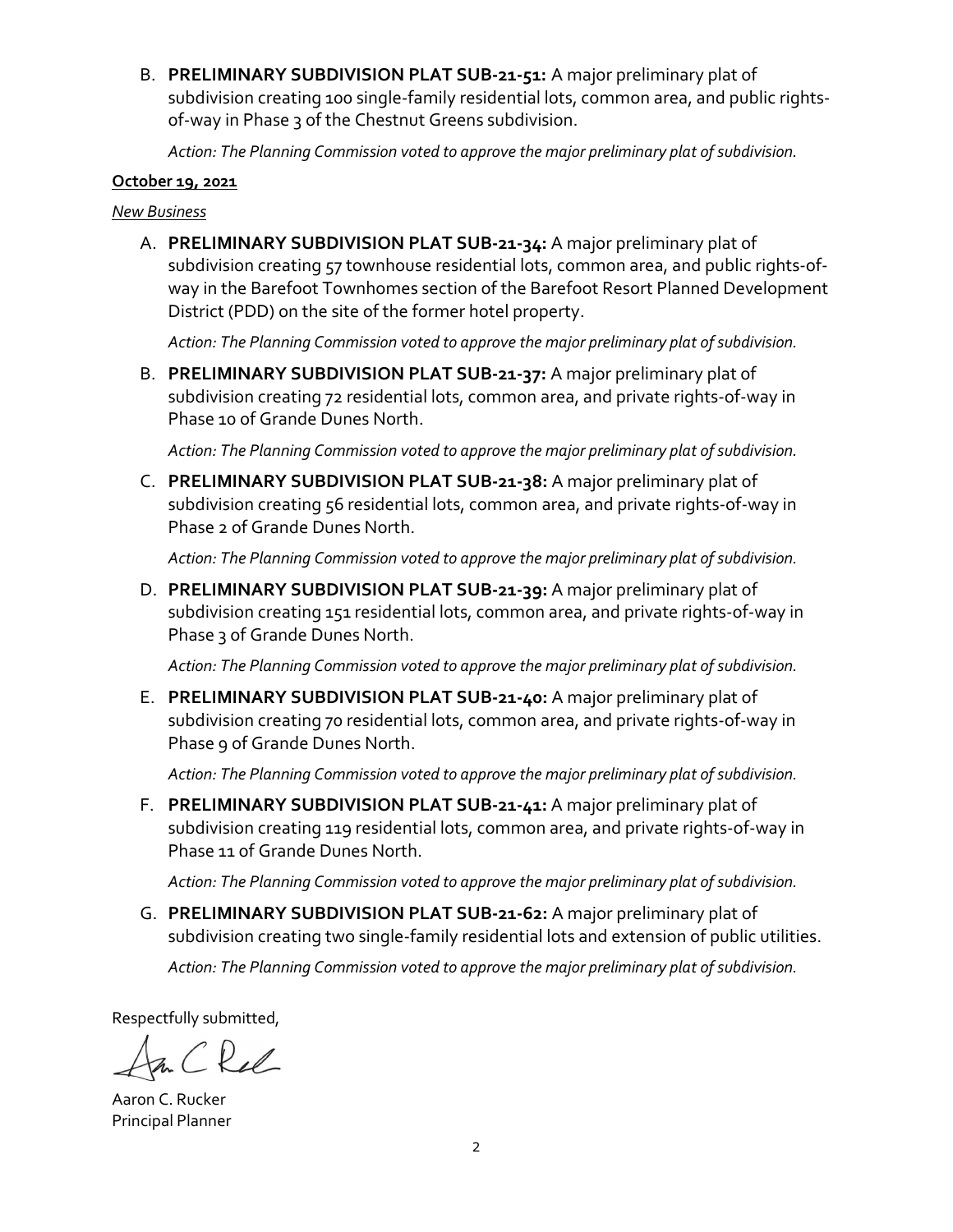# **BOARD OF ZONING APPEALS October 2021 Monthly Report**

The Board of Zoning Appeals met on October 14, 2021 and took the following action:

**APPROVED VARIANCE #V28-21:** A Backyard Creation has applied for a variance to install a swimming pool in one of the side yards at  $704$  1<sup>st</sup> Avenue South, zoned Single Family Low Density Residential, R-1 District.

**APPROVED VARIANCE #V32-21:** Michael King has applied for a variance to reduce the required twenty-foot rear yard setback for a proposed home at 1113 Marsh Cove Ct, zoned Single Family, Low Medium Density Residential, R-1B District.

**APPROVED VARIANCE #V34-21:** J. Cameron Parker has applied for a variance to remove 89 trees 24" or greater, near the intersection of Hwy 31 and Water Tower Road for the Grande Dunes North development, zoned Planned Development District, PDD.

**APPROVED VARIANCE #V35-21:** Davis Thomas has applied for a variance of building setback on one of the front yards at 2706 Willow Drive, zoned Mobile / Manufactured Home Residential, R-3 District.

**APPROVED VARIANCE #V36-21:** Jon Lester has applied for a variance of the rear building setback requirement for a proposed cargo lift at  $1711 26<sup>th</sup>$  Avenue North, zoned Single Family Low Density Residential, R-1 District.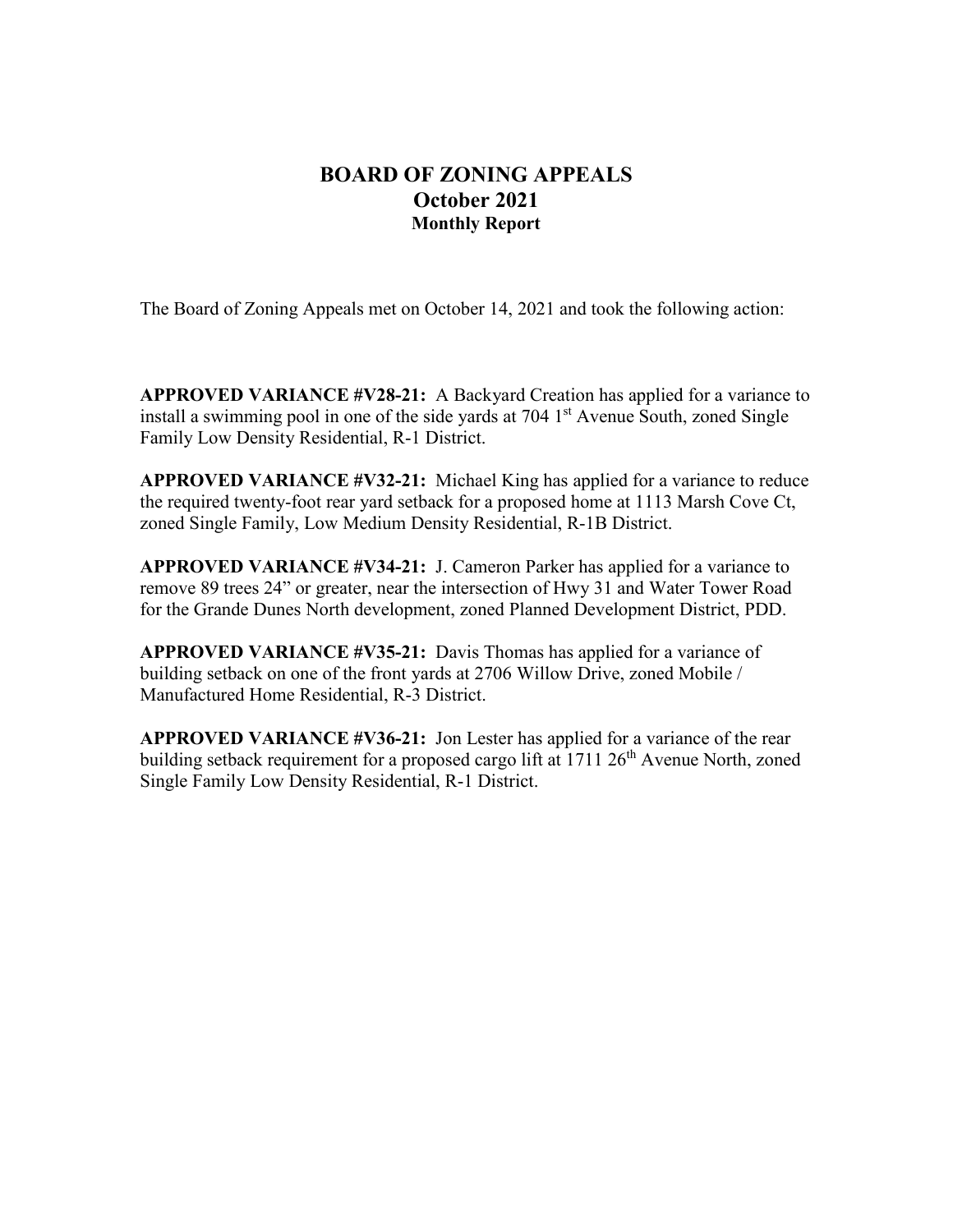October 2021 Zoning Cases

#### **Open Cases**

#### **Property Maintenance**: 3701 Seaview St.

Missing Soffit, Wooden roof pieces and Fascia. Broken Windows, Torn Screens and Rotten/Missing wood around window frames. Owner received certified letter on 09/27/2021. Follow up inspection date is 12/28/2021.

#### **Storage Containers Complaint**: 900 Hwy 17 N.

Forever Flooring & Tile currently has three storage containers and only one is allowed with a permit. Letter was received by owner on 09/27/2021. Follow up inspection is on 12/29/2021.

#### **Storage Containers Complaint**: 900 Hwy 17 N.

Unit B. Mattress Experts currently has four Storage Containers and only one is allowed with a permit. Letter was received by owner on 09/27/2021. Follow up inspection is on 12/29/20201.

#### **Property Maintenance:** 802 Seaside Dr.

Missing/Falling down, Soffit, Shingles, Fascia. Owner received letter on 07/27/2021. Follow up inspection date is 10/27/2021.

#### **Property Maintenance:** 1102 Wildwood Trl.

Roof Damage, Roof covered with Tarps. Missing pieces of metal roof. Owner received letter on 08/13/2021. Follow up inspection date is 11/15/2021.

#### **Property Maintenance:** 1900 Hillside Dr. S

Missing/Falling down, Siding and Soffit. Letter was sent on 07/14/2021 and was returned to the City due to owner not being home.

#### **Property Maintenance:** 1107 Carolina Cv.

Missing/Falling down Siding, Soffit, Shingles, Fascia. Letter was sent on 09/3/2021 and returned to the City due to owner not being home.

# Court Summons: Mike Todd 502 35<sup>th</sup> Ave S.

Parking Storage or use of Major Recreational Equipment. Case has been continued. 10/27/2021 per City Paralegal Mr. Todd has paid fines for both court summons, but still requests a jury trial.